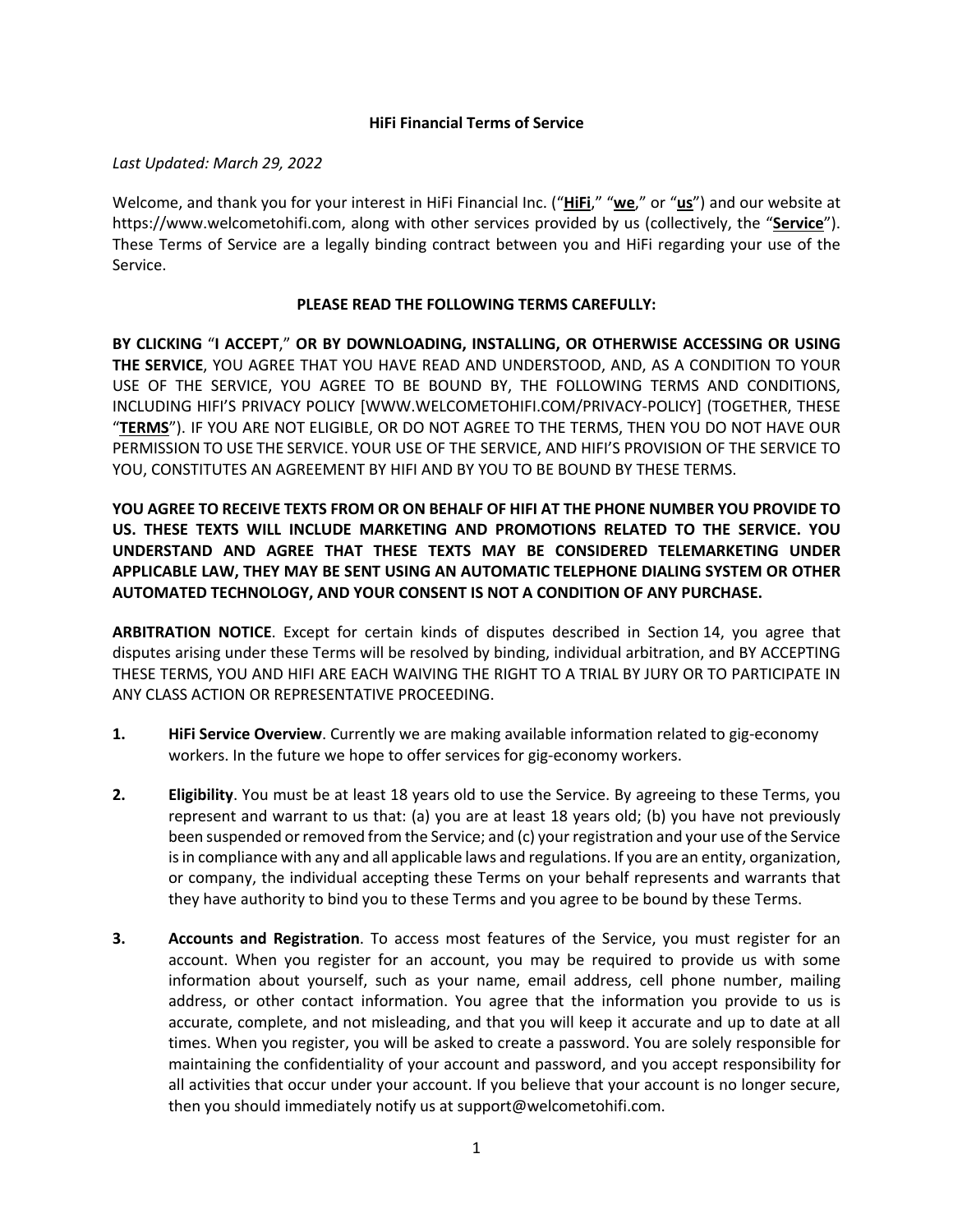# **4. Licenses**

- 4.1 **Limited License**. Subject to your complete and ongoing compliance with these Terms, HiFi hereby grants you, solely for your personal, non-commercial use, a limited, non-exclusive, nontransferable, non-sublicensable, revocable license to: (a) install and use one object code copy of any mobile or other downloadable application associated with the Service (whether installed by you or pre-installed on your mobile device by the device manufacturer or a wireless telephone provider) on a mobile device that you own or control; and (b) access and use the Service.
- 4.2 **License Restrictions**. Except and solely to the extent such a restriction is impermissible under applicable law, you may not: (a) reproduce, distribute, publicly display, publicly perform, or create derivative works of the Service; (b) make modifications to the Service; or (c) interfere with or circumvent any feature of the Service, including any security or access control mechanism. If you are prohibited under applicable law from using the Service, then you may not use it.
- 4.3 **Feedback**. We respect and appreciate the thoughts and comments from our users. If you choose to provide input and suggestions regarding existing functionalities, problems with or proposed modifications or improvements to the Service ("**Feedback**"), then you hereby grant HiFi an unrestricted, perpetual, irrevocable, non-exclusive, fully-paid, royalty-free right and license to exploit the Feedback in any manner and for any purpose, including to improve the Service and create other products and services. We will have no obligation to provide you with attribution for any Feedback you provide to us.
- **5. Ownership; Proprietary Rights**. The Service is owned and operated by HiFi. The visual interfaces, graphics, design, compilation, information, data, computer code (including source code or object code), products, software, services, and all other elements of the Service provided by HiFi ("**Materials**") are protected by intellectual property and other laws. All Materials included in the Service are the property of HiFi or its third-party licensors. Except as expressly authorized by HiFi, you may not make use of the Materials. There are no implied licenses in these Terms and HiFi reserves all rights to the Materials not granted expressly in these Terms.

# **6. Third-Party Terms**

- 6.1 **Third-Party Services and Linked Websites**. HiFi may provide tools through the Service that enable you to export information, including User Content, to third-party services, including through features that allow you to link your account on the Service with an account on the third-party service, such as Twitter or Facebook, or through our implementation of third-party buttons (such as "like" or "share" buttons). By using one of these tools, you hereby authorize that HiFi to transfer that information to the applicable third-party service. Third-party services are not under HiFi's control, and, to the fullest extent permitted by law, HiFi is not responsible for any third-party service's use of your exported information. The Service may also contain links to third-party websites. Linked websites are not under HiFi's control, and HiFi is not responsible for their content. Please be sure to review the terms of use and privacy policy of any third-party services before you share any User Content or information with such third-party services. Once sharing occurs, HiFi will have no control over the information that has been shared.
- 6.2 **Third-Party Software**. The Service may include or incorporate third-party software components that are generally available free of charge under licenses granting recipients broad rights to copy, modify, and distribute those components ("**Third-Party Components**"). Although the Service is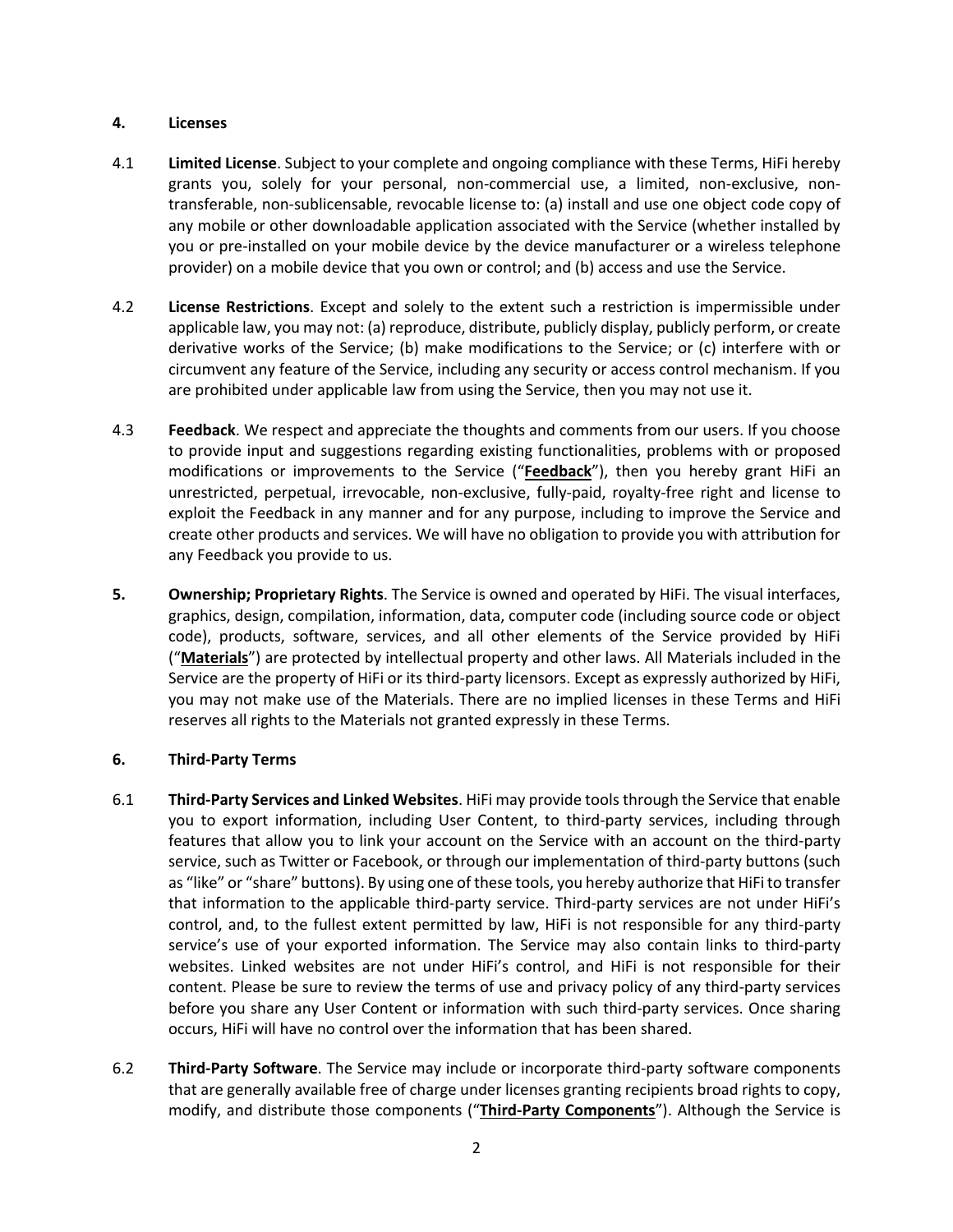provided to you subject to these Terms, nothing in these Terms prevents, restricts, or is intended to prevent or restrict you from obtaining Third-Party Components under the applicable third-party licenses or to limit your use of Third-Party Components under those third-party licenses.

# **7. Communications**

- 7.1 **Text Messaging**. You agree that HiFi and those acting on our behalf may send you text (SMS) messages at the phone number you provide us. These messages may include operational messages about your use of the Service, as well as marketing messages. Text messages may be sent using an automatic telephone dialing system. Message and Data Rates May Apply. IF YOU WISH TO OPT OUT OF MARKETING TEXT MESSAGES FROM HIFI, YOU CAN EMAIL SUPPORT@WELCOMETOHIFI.COM OR TEXT THE WORD "STOP" TO THE NUMBER FROM WHICH YOU ARE RECEIVING THE MESSAGES **(69176)**. IF YOU WISH TO OPT OUT OF ALL TEXT MESSAGES FROM HIFI, YOU CAN EMAIL SUPPORT@WELCOMETOHIFI.COM OR TEXT THE WORD "STOPALL" TO THE NUMBER FROM WHICH YOU ARE RECEIVING THE MESSAGES **(69176)**, HOWEVER YOU ACKNOWLEDGE THAT OPTING OUT OF RECEIVING ALL MESSAGES MAY IMPACT YOUR USE OF THE SERVICE. You may continue to receive text messages for a short period while we process your request, including a message confirming the receipt of your opt-out request. Your agreement to receive marketing texts is not a condition of any purchase on or use of the Service. We do not share your mobile phone number with third parties for promotional or marketing purposes.
- 7.2 **Push Notifications**. When you install our app on your mobile device, you agree to receive push notifications, which are messages an app sends you on your mobile device when you are not in the app. You can turn off notifications by visiting your mobile device's "settings" page.
- 7.3 **Email**. We may send you emails concerning our products and services, as well as those of third parties. You may opt out of promotional emails by following the unsubscribe instructions in the promotional email itself.
- **8. Prohibited Conduct**. BY USING THE SERVICE, YOU AGREE NOT TO:
- 8.1 use the Service for any illegal purpose or in violation of any local, state, national, or international law;
- 8.2 harass, threaten, demean, embarrass, bully, or otherwise harm any other user of the Service;
- 8.3 violate, encourage others to violate, or provide instructions on how to violate, any right of a third party, including by infringing or misappropriating any third-party intellectual property right;
- 8.4 access, search, or otherwise use any portion of the Service through the use of any engine, software, tool, agent, device, or mechanism (including spiders, robots, crawlers, and data mining tools) other than the software or search agents provided by HiFi;
- 8.5 interfere with security-related features of the Service, including by: (i) disabling or circumventing features that prevent or limit use, printing or copying of any content; or (ii) reverse engineering or otherwise attempting to discover the source code of any portion of the Service except to the extent that the activity is expressly permitted by applicable law;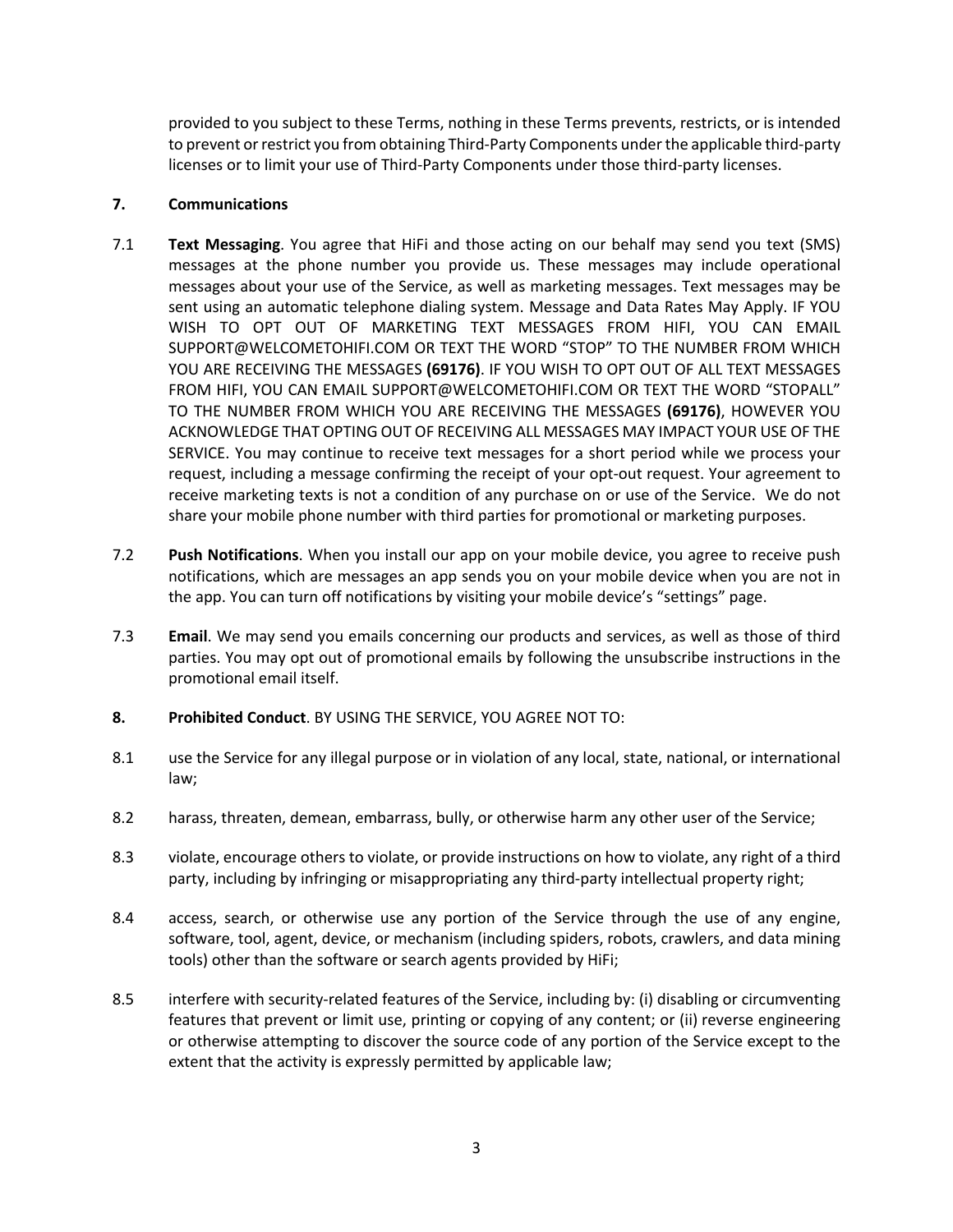- 8.6 interfere with the operation of the Service or any user's enjoyment of the Service, including by: (i) uploading or otherwise disseminating any virus, adware, spyware, worm, or other malicious code; (ii) making any unsolicited offer or advertisement to another user of the Service; (iii) collecting personal information about another user or third party without consent; or (iv) interfering with or disrupting any network, equipment, or server connected to or used to provide the Service;
- 8.7 perform any fraudulent activity including impersonating any person or entity, claiming a false affiliation or identity, accessing any other Service account without permission, or falsifying your age or date of birth;
- 8.8 sell or otherwise transfer the access granted under these Terms or any Materials (as defined in Section 6) or any right or ability to view, access, or use any Materials; or
- 8.9 attempt to do any of the acts described in this Section 9 or assist or permit any person in engaging in any of the acts described in this Section 9.

### **9. Intellectual Property Rights Protection**

- 9.1 **Respect of Third-Party Rights**. HiFi respects the intellectual property rights of others, takes the protection of intellectual property rights very seriously, and asks users of the Service to do the same. Infringing activity will not be tolerated on or through the Service.
- **10. Modification of Terms**. We may, from time to time, change these Terms. Please check these Terms periodically for changes. Revisions will be effective immediately except that, for existing users, material revisions will be effective 30 days after posting or notice to you of the revisions unless otherwise stated. We may require that you accept modified Terms in order to continue to use the Service. If you do not agree to the modified Terms, then you should discontinue your use of the Service. Except as expressly permitted in this Section 10, these Terms may be amended only by a written agreement signed by authorized representatives of the parties to these Terms.

#### **11. Term, Termination, and Modification of the Service**

- 11.1 **Term**. These Terms are effective beginning when you accept the Terms or first download, install, access, or use the Service, and ending when terminated as described in Section 11.2.
- 11.2 **Termination**. If you violate any provision of these Terms, then your authorization to access the Service and these Terms automatically terminate. In addition, HiFi may, at its sole discretion, terminate these Terms or your account on the Service, or suspend or terminate your access to the Service, at any time for any reason or no reason, with or without notice, and without any liability to you arising from such termination. You may terminate your account and these Terms at any time by contacting customer service at support@welcometohifi.com.
- 11.3 **Effect of Termination**. Upon termination of these Terms: (a) your license rights will terminate and you must immediately cease all use of the Service; (b) you will no longer be authorized to access your account or the Service; (c) you must pay HiFi any unpaid amount that was due prior to termination; and (d) all payment obligations accrued prior to termination and Sections 4.3, 5, 11.3, 12, 13, 14, 15, and 16 will survive. You are solely responsible for retaining copies of any User Content you Post to the Service since upon termination of your account, you may lose access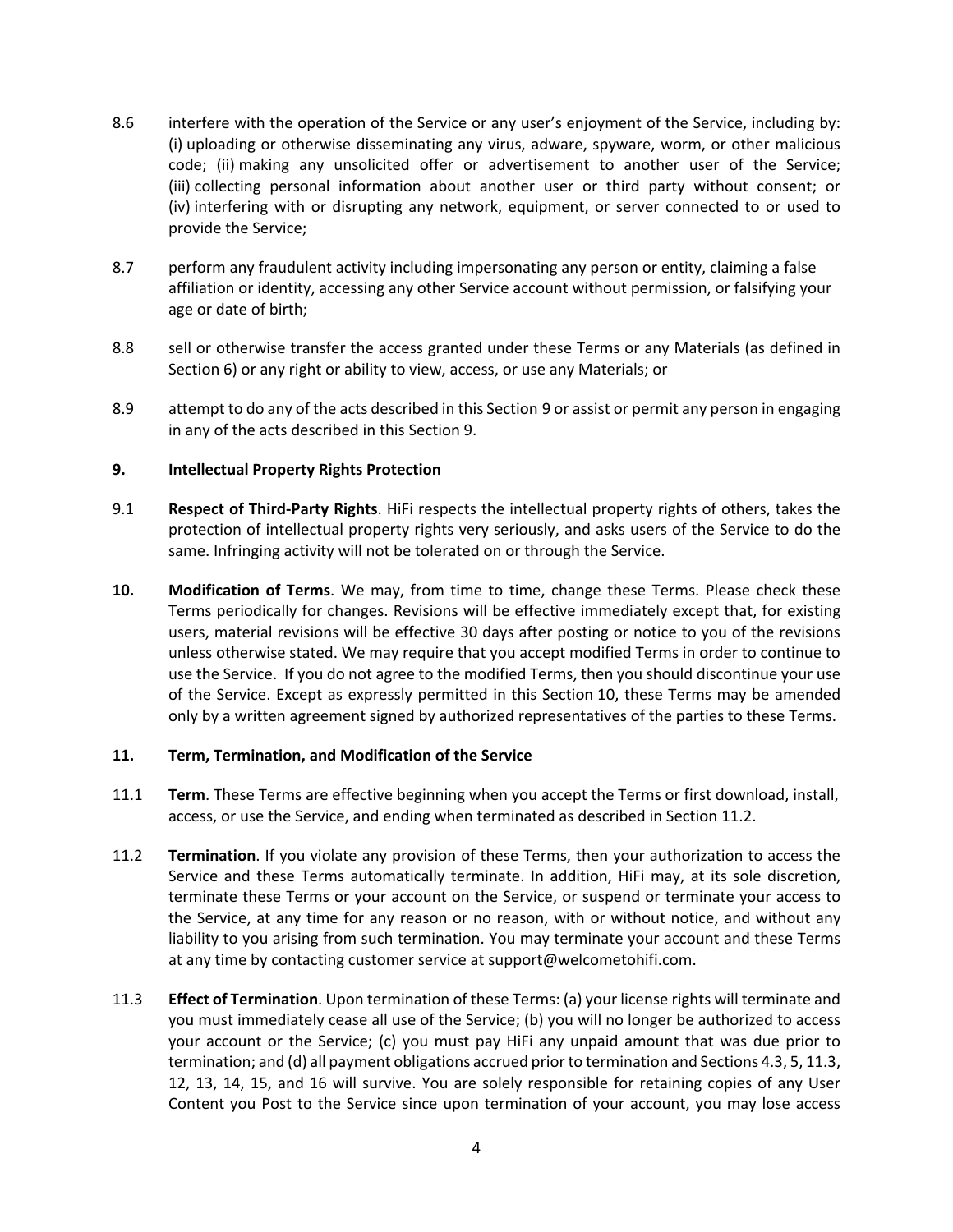rights to any User Content you Posted to the Service. If your account has been terminated for a breach of these Terms, then you are prohibited from creating a new account on the Service using a different name, email address or other forms of account verification.

- 11.4 **Modification of the Service**. HiFi reserves the right to modify or discontinue all or any portion of the Service at any time (including by limiting or discontinuing certain features of the Service), temporarily or permanently, without notice to you. HiFi will have no liability for any change to the Service, including any paid-for functionalities of the Service, or any suspension or termination of your access to or use of the Service.
- **12. Indemnity**. To the fullest extent permitted by law, you are responsible for your use of the Service, and you will defend and indemnify HiFi, its affiliates and their respective shareholders, directors, managers, members, officers, employees, consultants, and agents (together, the "**HiFi Entities**") from and against every claim brought by a third party, and any related liability, damage, loss, and expense, including attorneys' fees and costs, arising out of or connected with: (1) your unauthorized use of, or misuse of, the Service; (2) your violation of any portion of these Terms, any representation, warranty, or agreement referenced in these Terms, or any applicable law or regulation; (3) your violation of any third-party right, including any intellectual property right or publicity, confidentiality, other property, or privacy right; or (4) any dispute or issue between you and any third party. We reserve the right, at our own expense, to assume the exclusive defense and control of any matter otherwise subject to indemnification by you (without limiting your indemnification obligations with respect to that matter), and in that case, you agree to cooperate with our defense of those claims.

# **13. Disclaimers; No Warranties by HiFi**

- 13.1 THE SERVICE AND ALL MATERIALS AND CONTENT AVAILABLE THROUGH THE SERVICE ARE PROVIDED "AS IS" AND ON AN "AS AVAILABLE" BASIS. HIFI DISCLAIMS ALL WARRANTIES OF ANY KIND, WHETHER EXPRESS OR IMPLIED, RELATING TO THE SERVICE AND ALL MATERIALS AND CONTENT AVAILABLE THROUGH THE SERVICE, INCLUDING: (a) ANY IMPLIED WARRANTY OF MERCHANTABILITY, FITNESS FOR A PARTICULAR PURPOSE, TITLE, QUIET ENJOYMENT, OR NON-INFRINGEMENT; AND (b) ANY WARRANTY ARISING OUT OF COURSE OF DEALING, USAGE, OR TRADE. HIFI DOES NOT WARRANT THAT THE SERVICE OR ANY PORTION OF THE SERVICE, OR ANY MATERIALS OR CONTENT OFFERED THROUGH THE SERVICE, WILL BE UNINTERRUPTED, SECURE, OR FREE OF ERRORS, VIRUSES, OR OTHER HARMFUL COMPONENTS, AND HIFI DOES NOT WARRANT THAT ANY OF THOSE ISSUES WILL BE CORRECTED.
- 13.2 NO ADVICE OR INFORMATION, WHETHER ORAL OR WRITTEN, OBTAINED BY YOU FROM THE SERVICE OR HIFI ENTITIES OR ANY MATERIALS OR CONTENT AVAILABLE THROUGH THE SERVICE WILL CREATE ANY WARRANTY REGARDING ANY OF THE HIFI ENTITIES OR THE SERVICE THAT IS NOT EXPRESSLY STATED IN THESE TERMS. WE ARE NOT RESPONSIBLE FOR ANY DAMAGE THAT MAY RESULT FROM THE SERVICE AND YOUR DEALING WITH ANY OTHER SERVICE USER. YOU UNDERSTAND AND AGREE THAT YOU USE ANY PORTION OF THE SERVICE AT YOUR OWN DISCRETION AND RISK, AND THAT WE ARE NOT RESPONSIBLE FOR ANY DAMAGE TO YOUR PROPERTY (INCLUDING YOUR COMPUTER SYSTEM OR MOBILE DEVICE USED IN CONNECTION WITH THE SERVICE) OR ANY LOSS OF DATA, INCLUDING USER CONTENT.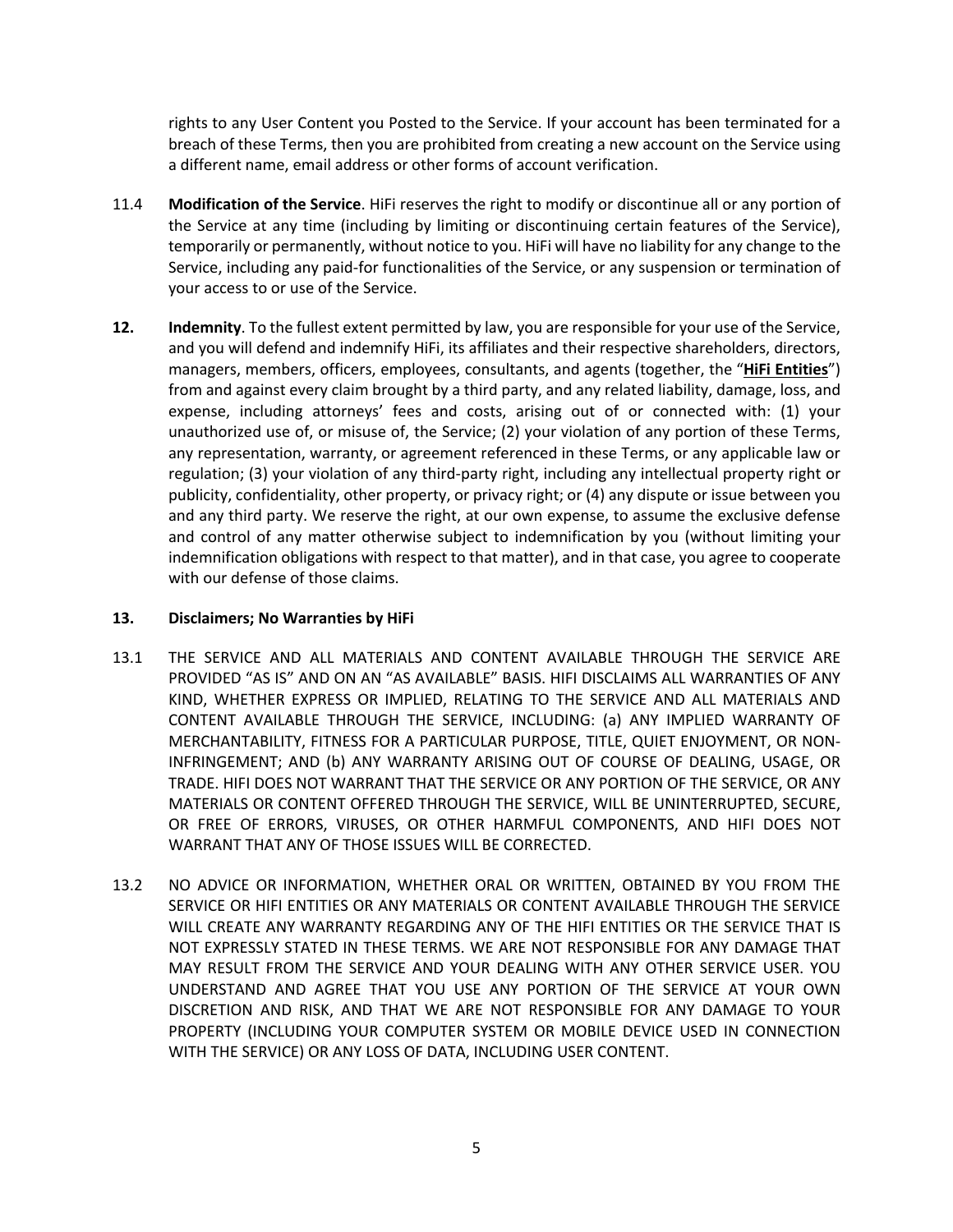13.3 THE LIMITATIONS, EXCLUSIONS AND DISCLAIMERS IN THIS SECTION 13 APPLY TO THE FULLEST EXTENT PERMITTED BY LAW. HiFi does not disclaim any warranty or other right that HiFi is prohibited from disclaiming under applicable law.

# **14. Limitation of Liability**

- 14.1 TO THE FULLEST EXTENT PERMITTED BY LAW, IN NO EVENT WILL THE HIFI ENTITIES BE LIABLE TO YOU FOR ANY INDIRECT, INCIDENTAL, SPECIAL, CONSEQUENTIAL OR PUNITIVE DAMAGES (INCLUDING DAMAGES FOR LOSS OF PROFITS, GOODWILL, OR ANY OTHER INTANGIBLE LOSS) ARISING OUT OF OR RELATING TO YOUR ACCESS TO OR USE OF, OR YOUR INABILITY TO ACCESS OR USE, THE SERVICE OR ANY MATERIALS OR CONTENT ON THE SERVICE, WHETHER BASED ON WARRANTY, CONTRACT, TORT (INCLUDING NEGLIGENCE), STATUTE, OR ANY OTHER LEGAL THEORY, AND WHETHER OR NOT ANY HIFI ENTITY HAS BEEN INFORMED OF THE POSSIBILITY OF DAMAGE.
- 14.2 EXCEPT AS PROVIDED IN SECTIONS 15.5 AND 15.6 AND TO THE FULLEST EXTENT PERMITTED BY LAW, THE AGGREGATE LIABILITY OF THE HIFI ENTITIES TO YOU FOR ALL CLAIMS ARISING OUT OF OR RELATING TO THE USE OF OR ANY INABILITY TO USE ANY PORTION OF THE SERVICE OR OTHERWISE UNDER THESE TERMS, WHETHER IN CONTRACT, TORT, OR OTHERWISE, IS LIMITED TO THE GREATER OF: (a) THE AMOUNT YOU HAVE PAID TO HIFI FOR ACCESS TO AND USE OF THE SERVICE IN THE 12 MONTHS PRIOR TO THE EVENT OR CIRCUMSTANCE GIVING RISE TO THE CLAIM AND (b) US\$100.
- 14.3 EACH PROVISION OF THESE TERMS THAT PROVIDES FOR A LIMITATION OF LIABILITY, DISCLAIMER OF WARRANTIES, OR EXCLUSION OF DAMAGES IS INTENDED TO AND DOES ALLOCATE THE RISKS BETWEEN THE PARTIES UNDER THESE TERMS. THIS ALLOCATION IS AN ESSENTIAL ELEMENT OF THE BASIS OF THE BARGAIN BETWEEN THE PARTIES. EACH OF THESE PROVISIONS IS SEVERABLE AND INDEPENDENT OF ALL OTHER PROVISIONS OF THESE TERMS. THE LIMITATIONS IN THIS SECTION 16 WILL APPLY EVEN IF ANY LIMITED REMEDY FAILS OF ITS ESSENTIAL PURPOSE.

# **15. Dispute Resolution and Arbitration**

15.1 **Generally**. Except as described in Section 15.2 and 15.3, you and HiFi agree that every dispute arising in connection with these Terms, the Service, or communications from us will be resolved through binding arbitration. Arbitration uses a neutral arbitrator instead of a judge or jury, is less formal than a court proceeding, may allow for more limited discovery than in court, and is subject to very limited review by courts. This agreement to arbitrate disputes includes all claims whether based in contract, tort, statute, fraud, misrepresentation, or any other legal theory, and regardless of whether a claim arises during or after the termination of these Terms. Any dispute relating to the interpretation, applicability, or enforceability of this binding arbitration agreement will be resolved by the arbitrator.

YOU UNDERSTAND AND AGREE THAT, BY ENTERING INTO THESE TERMS, YOU AND HIFI ARE EACH WAIVING THE RIGHT TO A TRIAL BY JURY OR TO PARTICIPATE IN A CLASS ACTION.

15.2 **Exceptions**. Although we are agreeing to arbitrate most disputes between us, nothing in these Terms will be deemed to waive, preclude, or otherwise limit the right of either party to: (a) bring an individual action in small claims court; (b) pursue an enforcement action through the applicable federal, state, or local agency if that action is available; (c) seek injunctive relief in a court of law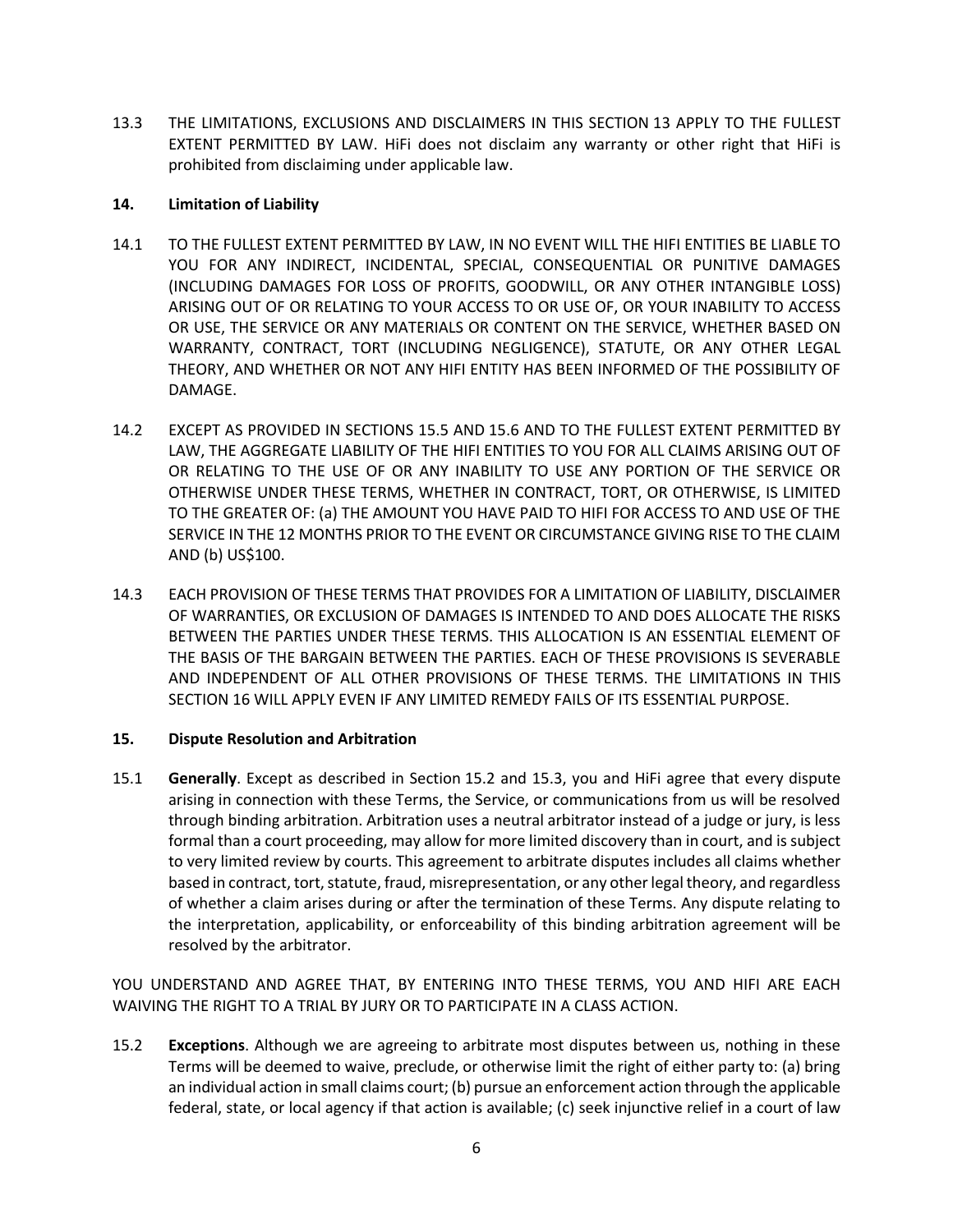in aid of arbitration; or (d) to file suit in a court of law to address an intellectual property infringement claim.

- 15.3 **Opt-Out**. If you do not wish to resolve disputes by binding arbitration, you may opt out of the provisions of this Section 15 within 30 days after the date that you agree to these Terms by sending a letter to HiFi Financial Inc., Attention: Legal Department – Arbitration Opt-Out, 8325 W. Happy Valley Road, Unit 115, Peoria, AZ 85383 that specifies: your full legal name, the email address associated with your account on the Service, and a statement that you wish to opt out of arbitration ("**Opt-Out Notice**"). Once HiFi receives your Opt-Out Notice, this Section 15 will be void and any action arising out of these Terms will be resolved as set forth in Section 16.2. The remaining provisions of these Terms will not be affected by your Opt-Out Notice.
- 15.4 **Arbitrator**. This arbitration agreement, and any arbitration between us, is subject the Federal Arbitration Act and will be administered by the American Arbitration Association ("**AAA**") under its Consumer Arbitration Rules (collectively, "**AAA Rules**") as modified by these Terms. The AAA Rules and filing forms are available online at www.adr.org, by calling the AAA at +1-800-778-7879, or by contacting HiFi.
- 15.5 **Commencing Arbitration**. Before initiating arbitration, a party must first send a written notice of the dispute to the other party by certified U.S. Mail or by Federal Express (signature required) or, only if that other party has not provided a current physical address, then by electronic mail ("**Notice of Arbitration**"). HiFi's address for Notice is: HiFi Financial Inc., Attention: Legal Department, 8325 W. Happy Valley Road, Unit 115, Peoria, AZ 85383. The Notice of Arbitration must: (a) identify the name or account number of the party making the claim; (b) describe the nature and basis of the claim or dispute; and (c) set forth the specific relief sought ("**Demand**"). The parties will make good faith efforts to resolve the claim directly, but if the parties do not reach an agreement to do so within 30 days after the Notice of Arbitration is received, you or HiFi may commence an arbitration proceeding. If you commence arbitration in accordance with these Terms, HiFi will reimburse you for your payment of the filing fee, unless your claim is for more than US\$10,000 or if HiFi has received 25 or more similar demands for arbitration, in which case the payment of any fees will be decided by the AAA Rules. If the arbitrator finds that either the substance of the claim or the relief sought in the Demand is frivolous or brought for an improper purpose (as measured by the standards set forth in Federal Rule of Civil Procedure 11(b)), then the payment of all fees will be governed by the AAA Rules and the other party may seek reimbursement for any fees paid to AAA.
- 15.6 **Arbitration Proceedings**. Any arbitration hearing will take place in the county and state of your residence/billing address unless we agree otherwise or, if the claim is for US\$10,000 or less (and does not seek injunctive relief), you may choose whether the arbitration will be conducted: (a) solely on the basis of documents submitted to the arbitrator; (b) through a telephonic or video hearing; or (c) by an in-person hearing as established by the AAA Rules in the county (or parish) of your residence/billing address. During the arbitration, the amount of any settlement offer made by you or HiFi must not be disclosed to the arbitrator until after the arbitrator makes a final decision and award, if any. Regardless of the manner in which the arbitration is conducted, the arbitrator must issue a reasoned written decision sufficient to explain the essential findings and conclusions on which the decision and award, if any, are based.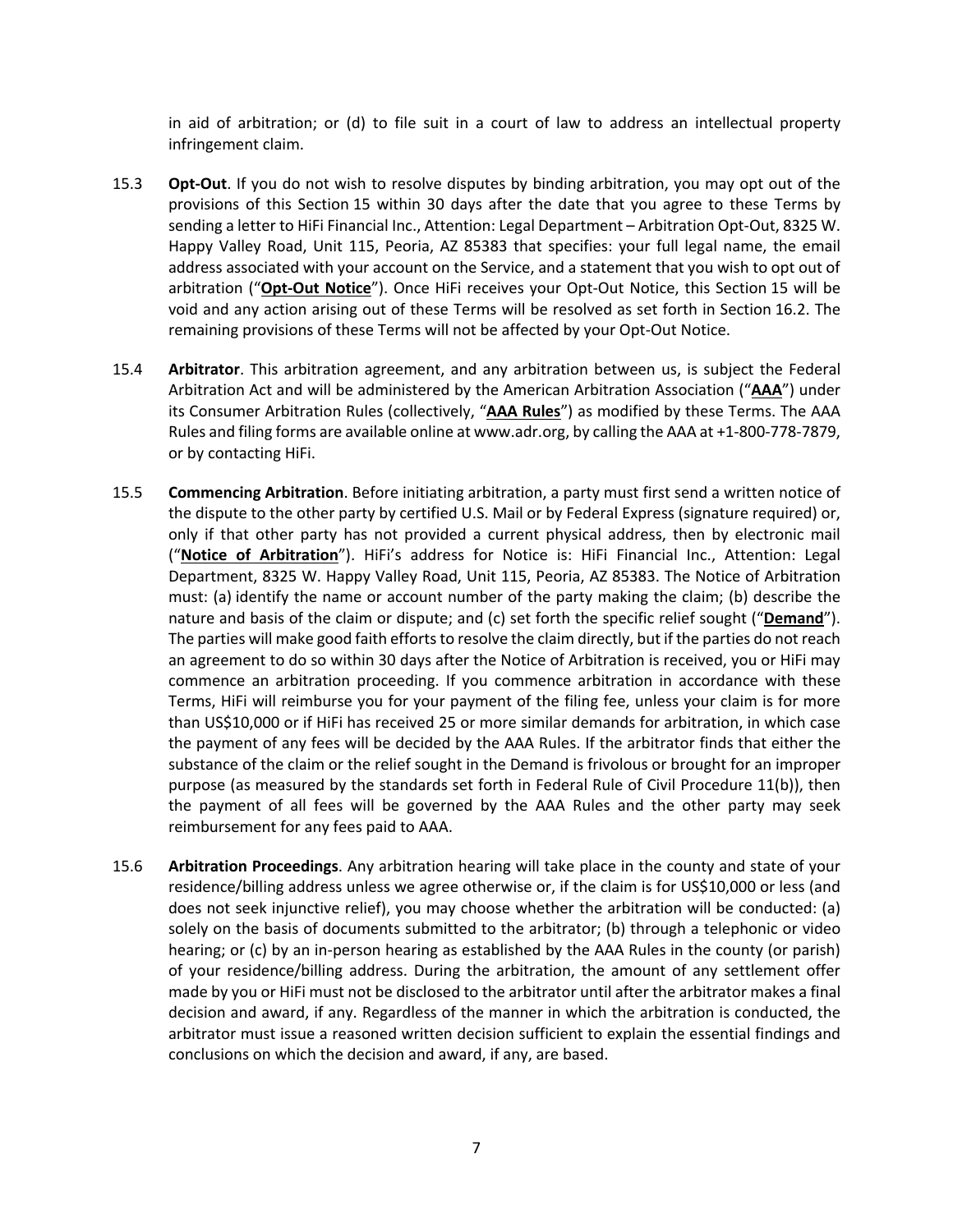- 15.7 **Arbitration Relief**. Except as provided in Section 14.8, the arbitrator can award any relief that would be available if the claims had been brough in a court of competent jurisdiction. If the arbitrator awards you an amount higher than the last written settlement amount offered by HiFi before an arbitrator was selected, HiFi will pay to you the higher of: (a) the amount awarded by the arbitrator and (b) US\$10,000. The arbitrator's award shall be final and binding on all parties. Judgment on the award may be entered in any court having jurisdiction.
- 15.8 **No Class Actions**. YOU AND HIFI AGREE THAT EACH MAY BRING CLAIMS AGAINST THE OTHER ONLY IN YOUR OR ITS INDIVIDUAL CAPACITY AND NOT AS A PLAINTIFF OR CLASS MEMBER IN ANY PURPORTED CLASS OR REPRESENTATIVE PROCEEDING. Further, unless both you and HiFi agree otherwise, the arbitrator may not consolidate more than one person's claims, and may not otherwise preside over any form of a representative or class proceeding.
- 15.9 **Modifications to this Arbitration Provision**. If HiFi makes any substantive change to this arbitration provision, you may reject the change by sending us written notice within 30 days of the change to HiFi's address for Notice of Arbitration, in which case your account with HiFi will be immediately terminated and this arbitration provision, as in effect immediately prior to the changes you rejected will survive.
- 15.10 **Enforceability**. If Section 15.8 or the entirety of this Section 15 is found to be unenforceable, or if HiFi receives an Opt-Out Notice from you, then the entirety of this Section 15 will be null and void and, in that case, the exclusive jurisdiction and venue described in Section 16.2 will govern any action arising out of or related to these Terms.

### **16. Miscellaneous**

- 16.1 **General Terms**. These Terms, including the Privacy Policy and any other agreements expressly incorporated by reference into these Terms, are the entire and exclusive understanding and agreement between you and HiFi regarding your use of the Service. You may not assign or transfer these Terms or your rights under these Terms, in whole or in part, by operation of law or otherwise, without our prior written consent. We may assign these Terms and all rights granted under these Terms, including with respect to your User Content, at any time without notice or consent. The failure to require performance of any provision will not affect our right to require performance at any other time after that, nor will a waiver by us of any breach or default of these Terms, or any provision of these Terms, be a waiver of any subsequent breach or default or a waiver of the provision itself. Use of Section headers in these Terms is for convenience only and will not have any impact on the interpretation of any provision. Throughout these Terms the use of the word "including" means "including but not limited to." If any part of these Terms is held to be invalid or unenforceable, then the unenforceable part will be given effect to the greatest extent possible, and the remaining parts will remain in full force and effect.
- 16.2 **Governing Law**. These Terms are governed by the laws of the State of Arizona without regard to conflict of law principles. You and HiFi submit to the personal and exclusive jurisdiction of the state courts and federal courts located within Maricopa County, Arizona for resolution of any lawsuit or court proceeding permitted under these Terms. We operate the Service from our offices in Arizona, and we make no representation that Materials included in the Service are appropriate or available for use in other locations.